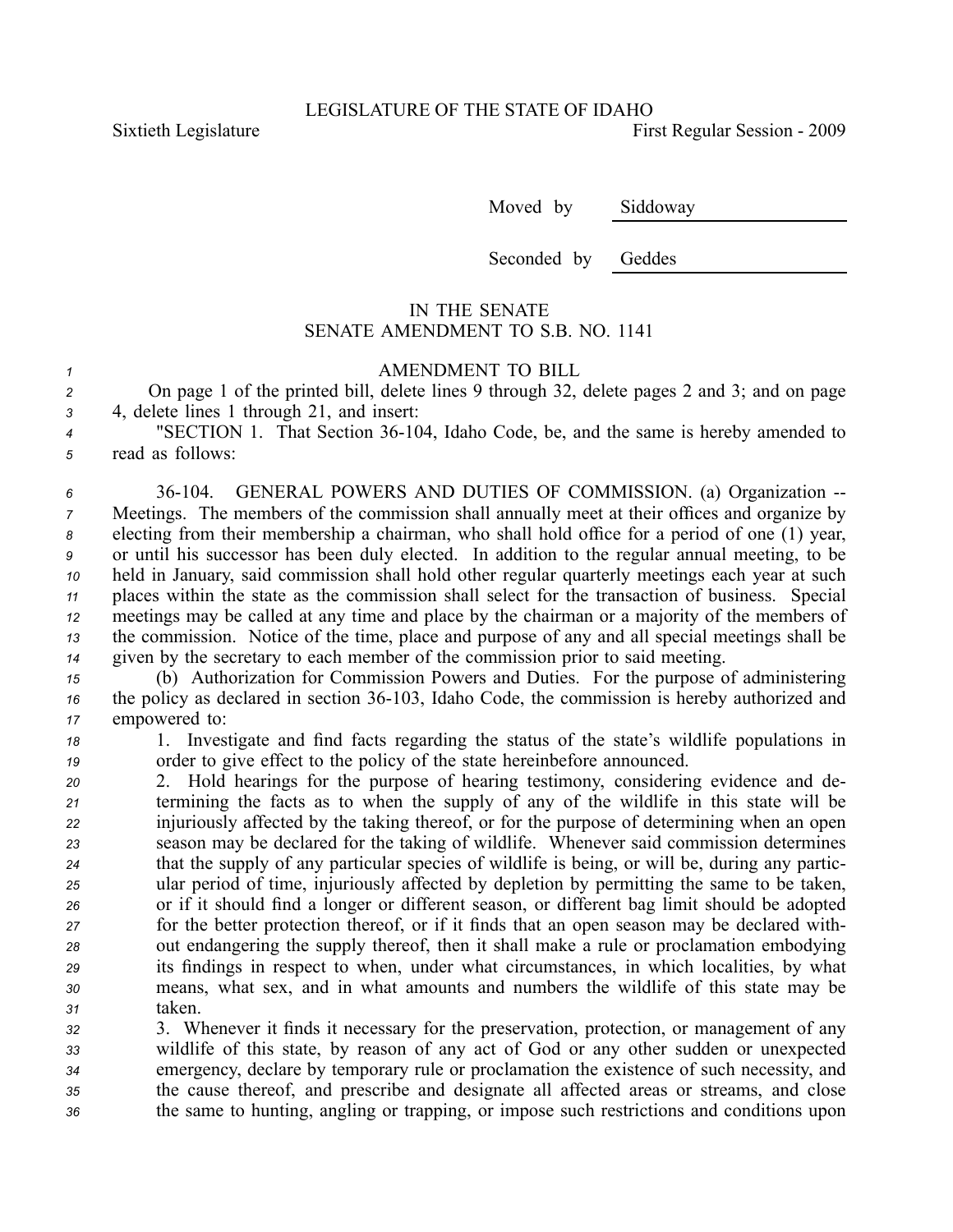*<sup>1</sup>* hunting, angling or trapping as said commission shall find to be necessary. Every such *<sup>2</sup>* temporary rule shall be made in accordance with the provisions of chapter 52, title 67, *<sup>3</sup>* Idaho Code.

*<sup>4</sup>* 4. At any time it shall deem necessary for the proper managemen<sup>t</sup> of wildlife on any *<sup>5</sup>* game preserve in the state of Idaho, declare an open season in any game preserve as it *<sup>6</sup>* deems appropriate.

- 
- 

 5. (A) Upon notice to the public, hold <sup>a</sup> public drawing giving to license holders, under the wildlife laws of this state, the privilege of drawing by lot for <sup>a</sup> controlled hunt permit authorizing the person to whom issued to hunt, kill, or attempt to kill any species of wild animals or birds designated by the commission under such rules as it shall prescribe.

 (B) The commission may, under rules or proclamations as it may prescribe, au- thorize the director to issue additional controlled hunt permits and collect fees therefor authorizing landowners of property valuable for habitat or propagation purposes of deer, elk or antelope, or the landowner's designated agent(s) to hunt deer, elk or antelope in controlled hunts containing the eligible property owned by those landowners in units where any permits for deer, elk or antelope are limited.

- *<sup>18</sup>* (C) A nonrefundable fee as specified in section 36416, Idaho Code, shall be *<sup>19</sup>* charged each applicant for <sup>a</sup> controlled hunt permit. Successful applicants for con-*<sup>20</sup>* trolled hunt permits shall be charged the fee as specified in section 36416, Idaho *<sup>21</sup>* Code. Additionally, <sup>a</sup> fee may be charged for telephone and credit card orders in *<sup>22</sup>* accordance with subsection (e)11. of section 36106, Idaho Code. The department *<sup>23</sup>* shall include <sup>a</sup> checkoff form to allow applicants to designate one dollar (\$1.00) *<sup>24</sup>* of such nonrefundable application fee for transmittal to the reward fund of citizens *<sup>25</sup>* against poaching, inc., an Idaho nonprofit corporation. The net proceeds from the *<sup>26</sup>* nonrefundable fee shall be deposited in the fish and game account and none of the *<sup>27</sup>* net proceeds shall be used to purchase lands.
- -

*<sup>28</sup>* (D) The commission may by rule establish procedures relating to the application *<sup>29</sup>* for the purchase of controlled hunt bonus or preference points by sportsmen and *30* the fee for such application shall be as specified in section 36-416, Idaho Code.

*<sup>31</sup>* 6. Adopt rules pertaining to the importation, exportation, release, sale, possession or *<sup>32</sup>* transportation into, within or from the state of Idaho of any species of live, native or *<sup>33</sup>* exotic wildlife or any eggs thereof.

 7. Acquire for and on behalf of the state of Idaho, by purchase, condemnation, lease, agreement, gift, or other device, lands or waters suitable for the purposes hereinafter enu- merated in this paragraph. Whenever the commission proposes to purchase <sup>a</sup> tract of land in excess of fifteen (15) acres, the commission shall notify the board of county com- missioners of the county where this land is located of the intended action. The board of county commissioners shall have ten (10) days after official notification to notify the commission whether or not they desire the commission to hold <sup>a</sup> public hearing on the intended purchase in the county. The commission shall give serious consideration to all public input received at the public hearing before making <sup>a</sup> final decision on the proposed acquisition. Following any land purchase, the fish and game commission shall provide, upon reques<sup>t</sup> by the board of county commissioners, within one hundred twenty (120) days, <sup>a</sup> managemen<sup>t</sup> plan for the area purchased that would address noxious weed control, fencing, water managemen<sup>t</sup> and other important issues raised during the public hearing.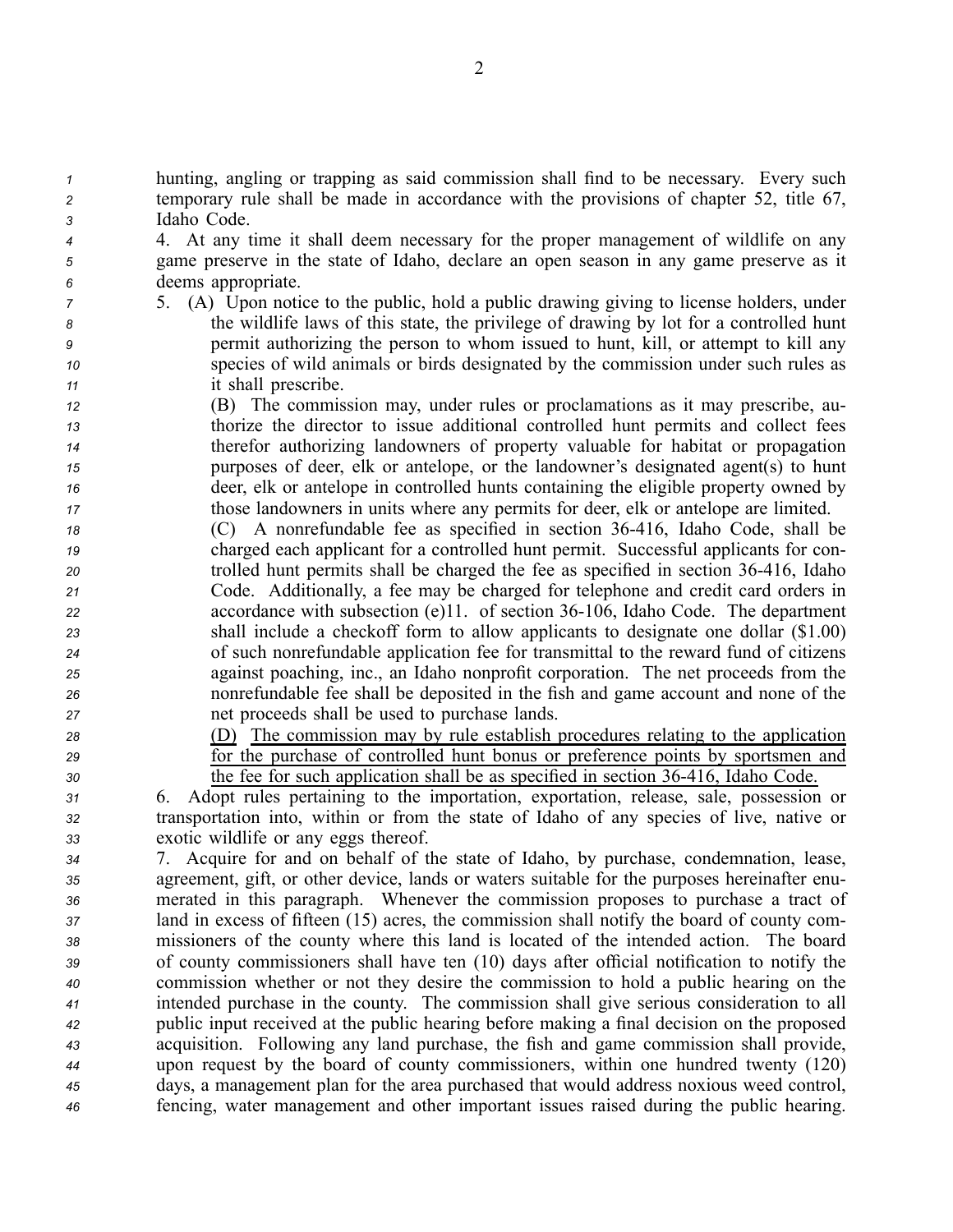When considering purchasing lands pursuan<sup>t</sup> to this paragraph, the commission shall first make <sup>a</sup> good faith attempt to obtain <sup>a</sup> conservation easement, as provided in chapter 21, title 55, Idaho Code, before it may begin proceedings to purchase, condemn or otherwise acquire such lands. If the attempt to acquire <sup>a</sup> conservation easement is unsuccessful and the commission then purchases, condemns or otherwise acquires the lands, the com- mission shall record in writing the reasons why the attempt at acquiring the conservation easement was unsuccessful and then file the same in its records and in <sup>a</sup> repor<sup>t</sup> to the joint financeappropriations committee. The commission shall develop, operate, and maintain the lands, waters or conservation easements for said purposes, which are hereby declared <sup>a</sup> public use:

*<sup>11</sup>* (A) For fish hatcheries, nursery ponds, or game animal or game bird farms;

- *<sup>12</sup>* (B) For game, bird, fish or furbearing animal restoration, propagation or protec-*<sup>13</sup>* tion;
- 

*<sup>14</sup>* (C) For public hunting, fishing or trapping areas to provide places where the *<sup>15</sup>* public may fish, hunt, or trap in accordance with the provisions of law, or the *<sup>16</sup>* regulation of the commission;

*<sup>17</sup>* (D) To extend and consolidate by exchange, lands or waters suitable for the above *18* purposes.

*<sup>19</sup>* 8. Enter into cooperative agreements with educational institutions, and state, federal, or *<sup>20</sup>* other agencies to promote wildlife research and to train students for wildlife management.

 9. Enter into cooperative agreements with state and federal agencies, municipalities, cor- porations, organized groups of landowners, associations, and individuals for the develop- ment of wildlife rearing, propagating, management, protection and demonstration projects. 10. In the event owners or lawful possessors of land have restricted the operation of mo- torpropelled vehicles upon their land, the commission, upon consultation with all other potentially affected landowners, and having held <sup>a</sup> public hearing, if requested by not less than ten (10) residents of any county in which the land is located, may enter into coop- erative agreements with those owners or possessors to enforce those restrictions when the restrictions protect wildlife or wildlife habitat. Provided, however, the commission shall not enter into such agreements for lands which either lie outside or are not adjacent to any adjoining the proclaimed boundaries of the national forests in Idaho.

 (A) The landowners, with the assistance of the department, shall cause notice of the restrictions, including the effective date thereof, to be posted on the main trav- eled roads entering the areas to which the restrictions apply. Provided, however, that nothing in this subsection shall allow the unlawful posting of signs or other information on or adjacent to public highways as defined in subsection (5) of sec-tion 40109, Idaho Code.

- *<sup>38</sup>* (B) Nothing in this section authorizes the establishment of any restrictions that *<sup>39</sup>* impede normal forest or range managemen<sup>t</sup> operations.
- *<sup>40</sup>* (C) No person shall violate such restrictions on the use of motorpropelled vehi-*<sup>41</sup>* cles or tear down or lay down any fencing or gates enclosing such <sup>a</sup> restricted area *<sup>42</sup>* or remove, mutilate, damage or destroy any notices, signs or markers giving notice *<sup>43</sup>* of such restrictions. The commission may promulgate rules to administer the re-*<sup>44</sup>* strictions and cooperative agreements addressed in this subsection.
- *<sup>45</sup>* 11. Capture, propagate, transport, buy, sell or exchange any species of wildlife needed for *<sup>46</sup>* propagation or stocking purposes, or to exercise control of undesirable species.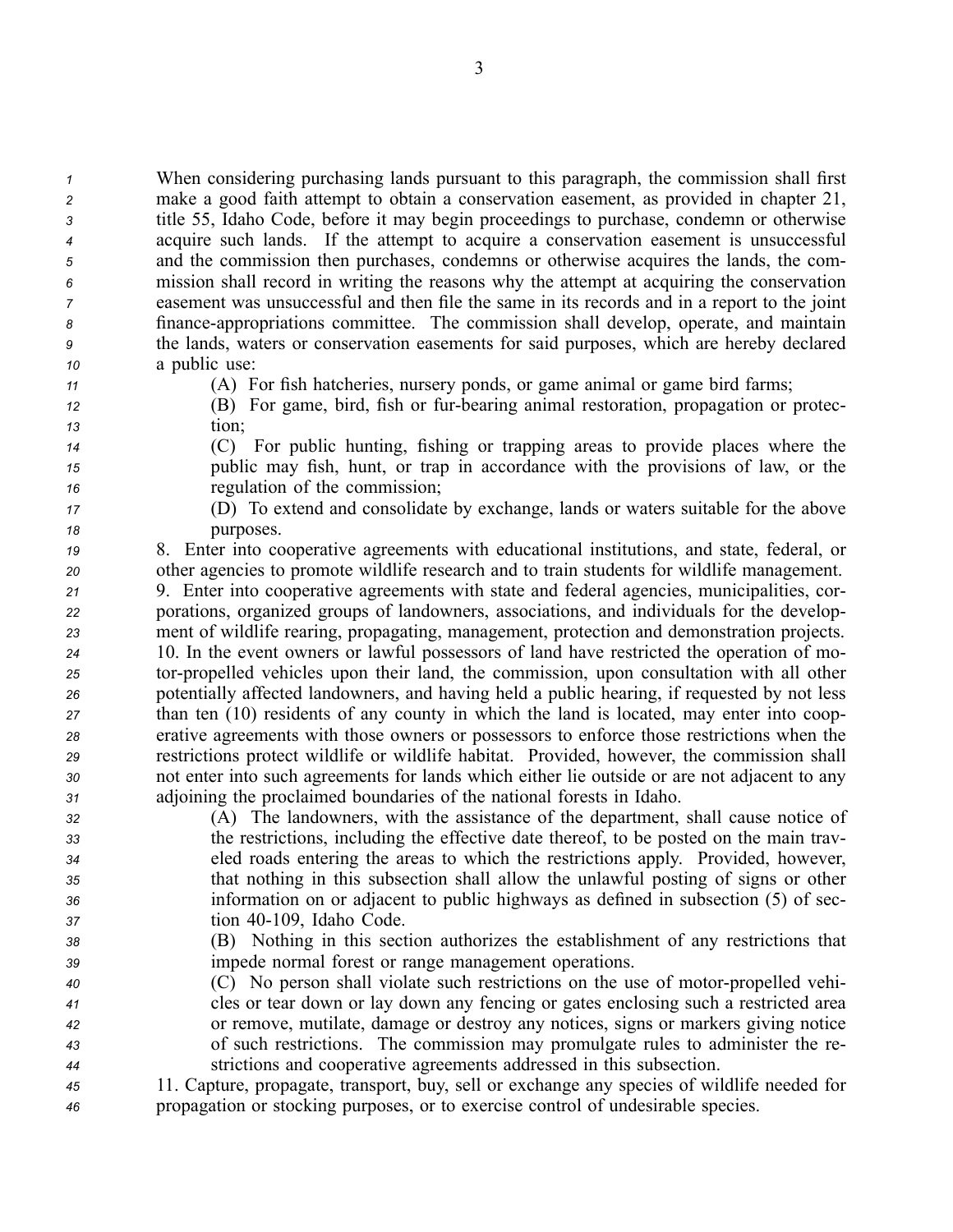*<sup>1</sup>* 12. Adopt rules pertaining to the application for, issuance of and administration of <sup>a</sup> life-*<sup>2</sup>* time license certificate system.

*<sup>3</sup>* 13. Adopt rules governing the application and issuance of permits for and administration *<sup>4</sup>* of fishing contests on waters under the jurisdiction of the state. The fee for each permit *<sup>5</sup>* shall be as provided for in section 36416, Idaho Code.

- *<sup>6</sup>* 14. Adopt rules governing the application for and issuance of licenses by telephone and *<sup>7</sup>* other electronic methods.
- *<sup>8</sup>* 15. Enter into agreements with cities, counties, recreation districts or other political sub-*<sup>9</sup>* divisions for the lease of lands or waters, in accordance with all other applicable laws, *<sup>10</sup>* including applicable provisions of titles 42 and 43, Idaho Code, to costeffectively provide *<sup>11</sup>* recreational opportunities for taxpayers or residents of those local governments or politi-*<sup>12</sup>* cal subdivisions.

*<sup>13</sup>* (c) Limitation on Powers. Nothing in this title shall be construed to authorize the com-*<sup>14</sup>* mission to change any penalty prescribed by law for <sup>a</sup> violation of its provisions, or to change *<sup>15</sup>* the amount of license fees or the authority conferred by licenses prescribed by law.

 (d) Organization of Work. The commission shall organize the department, in accordance with the provisions of title 67, Idaho Code, into administrative units as may be necessary to efficiently administer said department. All employees of the department excep<sup>t</sup> the director shall be selected and appointed by the director in conformance with the provisions of chapter 53, title 67, Idaho Code.

*<sup>21</sup>* SECTION 2. That Section 36416, Idaho Code, be, and the same is hereby amended to *<sup>22</sup>* read as follows:

*23* 36416. SCHEDULE OF LICENSE FEES.

*<sup>24</sup>* (a) Sport Licenses

| 25 | License                                | Resident    | Non-Resident          |
|----|----------------------------------------|-------------|-----------------------|
| 26 | <b>Combination License</b>             | $$31.75$ \$ | 198.00238.25          |
| 27 | Hunting License                        | 11.00       | 139.75153.00          |
| 28 | Fishing License                        | 24.00       | 80.2596.50            |
| 29 | Sr. Combination License (65 and Older) | 10.00       | N/A                   |
| 30 | Sportsman's Pak License                | 108.50      | N/A                   |
| 31 | Jr. Combination License                | 15.75       | N/A                   |
| 32 | Jr. Hunting License                    | 5.50        | N/A                   |
| 33 | Jr. Mentored Hunting License           | N/A         | <del>5.50</del> 30.00 |
| 34 | Youth Small Game License               | 5.50        | 5.5018.25             |
| 35 | Youth Hunter Education                 |             |                       |
| 36 | <b>Graduate Hunting License</b>        | 3.25        | 3.25                  |
| 37 | Jr. Fishing License                    | 12.00       | +2.0020.00            |
| 38 | Disabled Combination License           | 3.25        | N/A                   |
| 39 | Disabled Fishing License               | 3.25        | N/A                   |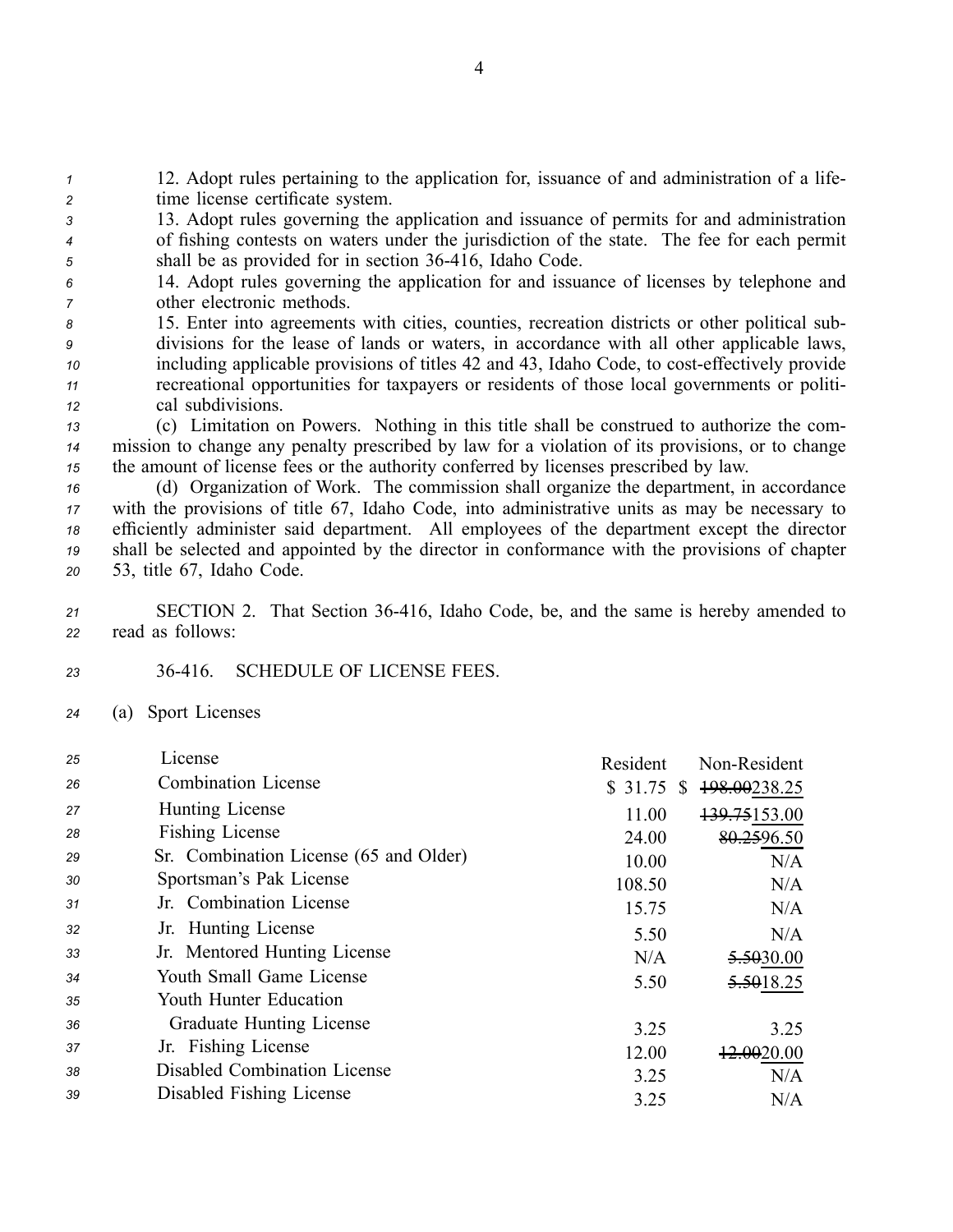| 1<br>2<br>3<br>4 |     | Military Furlough Combination License<br>Military Furlough Fishing License<br>Small Game Hunting License<br>Daily Fishing (1st-day) License | 15.75<br>15.75<br>N/A<br>9.75 | N/A<br>N/A<br>80.0096.00<br><del>9.75</del> 11.00 |
|------------------|-----|---------------------------------------------------------------------------------------------------------------------------------------------|-------------------------------|---------------------------------------------------|
| 5                |     | Consecutive Day Fishing License                                                                                                             | 5.00                          | <del>5.00</del> 6.00                              |
| 6                |     | 3 Day Fishing with Salmon/Steelhead Permit                                                                                                  |                               |                                                   |
| 7                |     | Nongame Hunting License                                                                                                                     | N/A<br>N/A                    | <del>29.75</del> 35.75<br><del>27.50</del> 33.75  |
| 8                | (b) | Sport Tags                                                                                                                                  |                               |                                                   |
| 9                |     | Deer Tag                                                                                                                                    | \$18.00\$                     | 256.75300.00                                      |
| 10               |     | Jr. or Sr. or Disabled American Veteran Deer Tag                                                                                            | 9.00                          | N/A                                               |
| 11               |     | Jr. Mentored Deer Tag                                                                                                                       | N/A                           | 9.0022.00                                         |
| 12               |     | Elk $\underline{A}$ Tag                                                                                                                     | 29.00                         | 370.75415.00                                      |
| 13               |     | Elk B Tag                                                                                                                                   | 35.00                         | 415.00                                            |
| 14               |     | Jr. or Sr. or Disabled American Veteran Elk Tag                                                                                             | 14.75                         | N/A                                               |
| 15               |     | Jr. Mentored Elk Tag                                                                                                                        | N/A                           | <del>14.75</del> 38.00                            |
| 16               |     | Bear Tag                                                                                                                                    | 9.75                          | 150.00184.25                                      |
| 17               |     | Jr. or Sr. or Disabled American Veteran Bear Tag                                                                                            | 5.00                          | N/A                                               |
| 18               |     | Jr. Mentored Bear Tag                                                                                                                       | N/A                           | 5.0022.00                                         |
| 19               |     | Turkey Tag                                                                                                                                  | 18.00                         | 65.7578.25                                        |
| 20               |     | Jr. or Sr. or Disabled American                                                                                                             |                               |                                                   |
| 21               |     | Veteran Turkey Tag                                                                                                                          | 9.00                          | N/A                                               |
| 22               |     | Jr. Mentored Turkey Tag                                                                                                                     | N/A                           | 9.0018.00                                         |
| 23               |     | Mountain Lion Tag                                                                                                                           | 9.75                          | 150.00184.25                                      |
| 24               |     | Gray Wolf Tag<br>Antelope Tag                                                                                                               | 9.75                          | 150.00184.25                                      |
| 25               |     |                                                                                                                                             | 29.50                         | 256.75310.00                                      |
| 26               |     | Moose Tag                                                                                                                                   |                               | 165.00 + 750.00 2, 100.00                         |
| 27               |     | Sheep Tag                                                                                                                                   |                               | 165.00 + 750.00 2, 100.00                         |
| 28               |     | Goat Tag                                                                                                                                    |                               | 165.00 + 750.00 2, 100.00                         |
| 29               |     | Sandhill Crane Tag                                                                                                                          | 18.00                         | 65.75                                             |
| 30               | (c) | Sport Permits                                                                                                                               |                               |                                                   |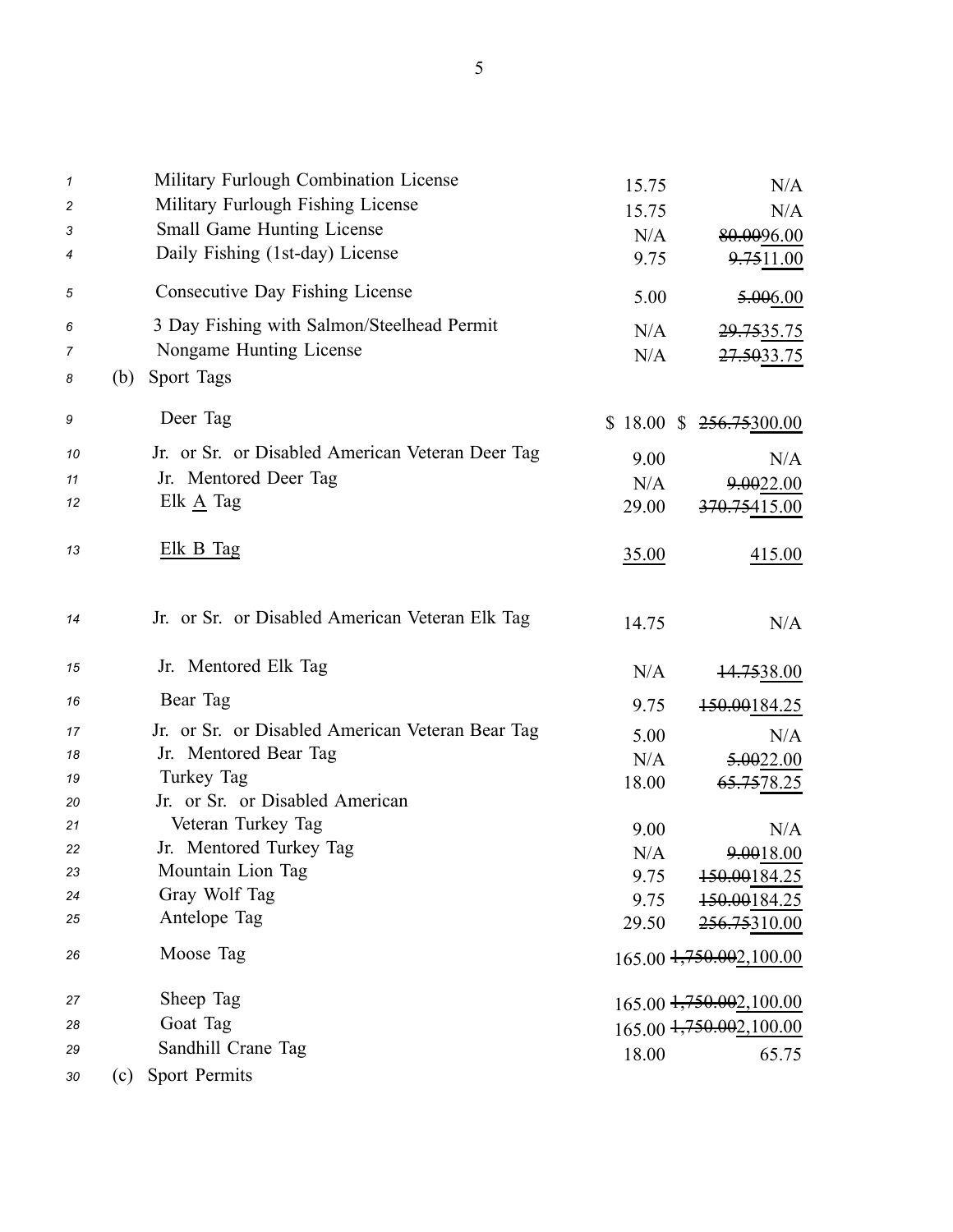| 1  | Bear Baiting Permit                    | \$11.00        | \$<br><del>11.00</del> 30.00 |
|----|----------------------------------------|----------------|------------------------------|
| 2  | Hound Hunter Permit                    | 11.00          | 100.00168.00                 |
| 3  | WMA Upland Game Bird Permit            | 22.00          | 22.0050.00                   |
| 4  | Archery Permit                         | 16.50          | 16.5018.25                   |
| 5  | Muzzleloader Permit                    | 16.50          | 16.5018.25                   |
| 6  | Salmon Permit                          | 11.00          | 11.0024.00                   |
| 7  | <b>Steelhead Permit</b>                | 11.00          | 11.0024.00                   |
| 8  | Federal Migratory Bird Harvest         |                |                              |
| 9  | Info. Permit                           | 0.00           | 0.003.00                     |
| 10 | <b>Handieapped</b> Disabled            |                |                              |
| 11 | Archery Permit                         | 0.00           | 0.00                         |
| 12 | 2-Pole Fishing Permit                  | 12.00          | 12.0013.75                   |
| 13 | <b>Turkey Controlled Hunt Permit</b>   | 6.00           | 6.00                         |
| 14 | Sage/Sharptail Grouse Permit           | 3.00           | <u>3.00</u>                  |
| 15 | Disabled Hunt Motor                    |                |                              |
| 16 | Vehicle Permit                         | 0.00           | 0.00                         |
| 17 | Commercial Licenses and Permits<br>(d) |                |                              |
| 18 | Raptor Captive Breeding Permit         | \$65.75        | \$<br><del>65.75</del> 78.75 |
| 19 | <b>Falconry Permit</b>                 | 27.25          | N/A                          |
| 20 | <b>Falconry Capture Permit</b>         | N/A            | 139.75168.00                 |
| 21 | Jr. Trapping License                   | 5.50           | N/A                          |
| 22 | Trapping License                       | 25.00          | 250.00300.00                 |
| 23 | Taxidermist-Fur Buyer License          |                |                              |
| 24 | 5 year license                         | 175.00         | N/A                          |
| 25 | 1 year license                         | 38.25          | <del>.00</del> 168.25        |
| 26 | <b>Shooting Preserve Permit</b>        | 329.75         | N/A                          |
| 27 | Commercial Wildlife Farm License       | 137.50         | N/A                          |
| 28 | Commercial Fishing License             | 110.00         | 220.00265.00                 |
| 29 | Wholesale Steelhead License            | 165.00         | 165.00198.25                 |
| 30 | Retail Steelhead Trout Buyer's License | 33.00          | 33.0039.25                   |
| 31 | Commercial Tags<br>(e)                 |                |                              |
| 32 | <b>Bobcat Tag</b>                      | 8.253.00<br>\$ | \$<br>8.253.00               |
| 33 | Lynx Tag                               | 8.25           | 8.25                         |
| 34 | Beaver Tag                             | 5.50           | 5.50                         |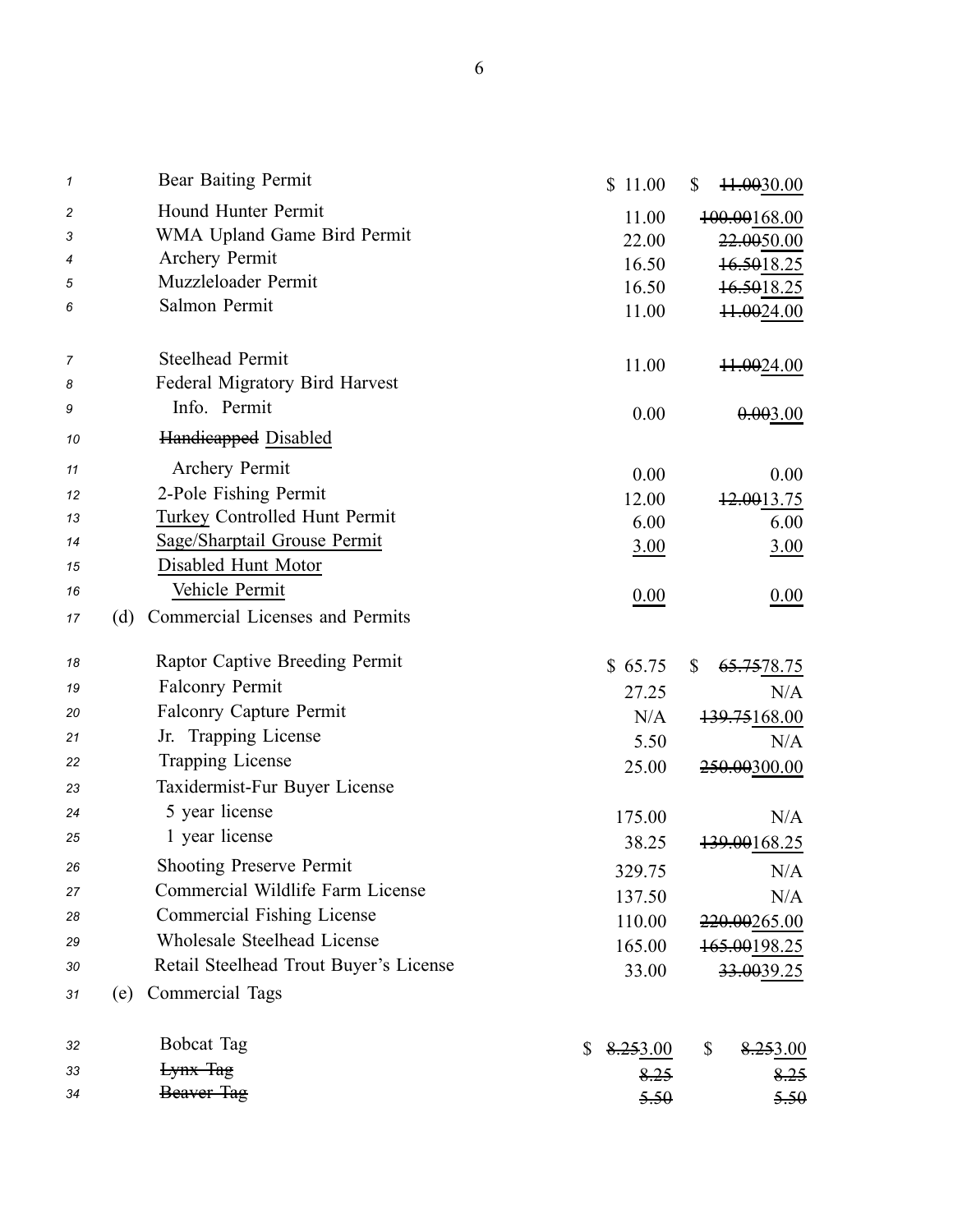| 1  | Otter Tag                                          | 3.00                 | 3.00                       |
|----|----------------------------------------------------|----------------------|----------------------------|
| 2  | Net Tag                                            | 55.00                | <del>55.00</del> 65.75     |
| 3  | Crayfish/Minnow Tag                                | 1.25                 | $+253.00$                  |
| 4  | Miscellaneous-Other Licenses<br>(f)                |                      |                            |
| 5  | Duplicate License                                  | $\mathbb{S}$<br>5.50 | \$<br>5.506.50             |
| 6  | <b>Shooting Preserve License</b>                   | 11.00                | 11.0022.00                 |
| 7  | Captive Wolf License                               | 22.00                | N/A                        |
| 8  | Miscellaneous-Other Tags<br>(g)                    |                      |                            |
| 9  | Duplicate Tag                                      | $\mathbb{S}$<br>5.50 | \$<br><del>5.50</del> 6.50 |
| 10 | Wild Bird Shooting Preserve Tag                    | 5.50                 | <del>.50</del> 6.50        |
| 11 | Miscellaneous-Other Permits-Points-Fees<br>(h)     |                      |                            |
| 12 | Falconry In-State Transfer Permit                  | \$<br>5.50           | N/A<br>\$                  |
| 13 | Falconry Meet Permit                               | N/A                  | <del>21.75</del> 26.25     |
| 14 | Rehab Permit                                       | 3.00                 | 3.00                       |
| 15 | <b>Educational Fishing Permit</b>                  | 0.00                 | 0.00                       |
| 16 | Live Fish Importation Permit                       | 3.00                 | 3.00                       |
| 17 | Sport Dog and Falconry Training Permit             | 3.00                 | 3.00                       |
| 18 | Wildlife Transport Permit                          | 3.00                 | 3.00                       |
| 19 | Scientific Collection Permit                       | 50.00                | 50.00                      |
| 20 | Private Park Permit                                | 21.75                | 21.7526.25                 |
| 21 | Wildlife Import Permit                             | 21.75                | 21.7526.25                 |
| 22 | Wildlife Export Permit                             |                      |                            |
| 23 | Wildlife Release Permit                            | 11.00                | <del>11.00</del> 13.25     |
| 24 | Captive Wildlife Permit                            | 11.00                | 11.0013.25                 |
|    |                                                    | 21.75                | 21.7526.25                 |
| 25 | Fishing Tournament Permit                          | 21.75                | 21.7525.00                 |
| 26 | Dog Field Trial Permit                             | 33.00                | 33.0040.00                 |
| 27 | Live Fish Transport Permit                         | 21.75                | 21.7526.25                 |
| 28 | Controlled Hunt Application Fee                    | 4.50                 | 4.5013.00                  |
| 29 | Fee for Application for the Purchase of Controlled |                      |                            |